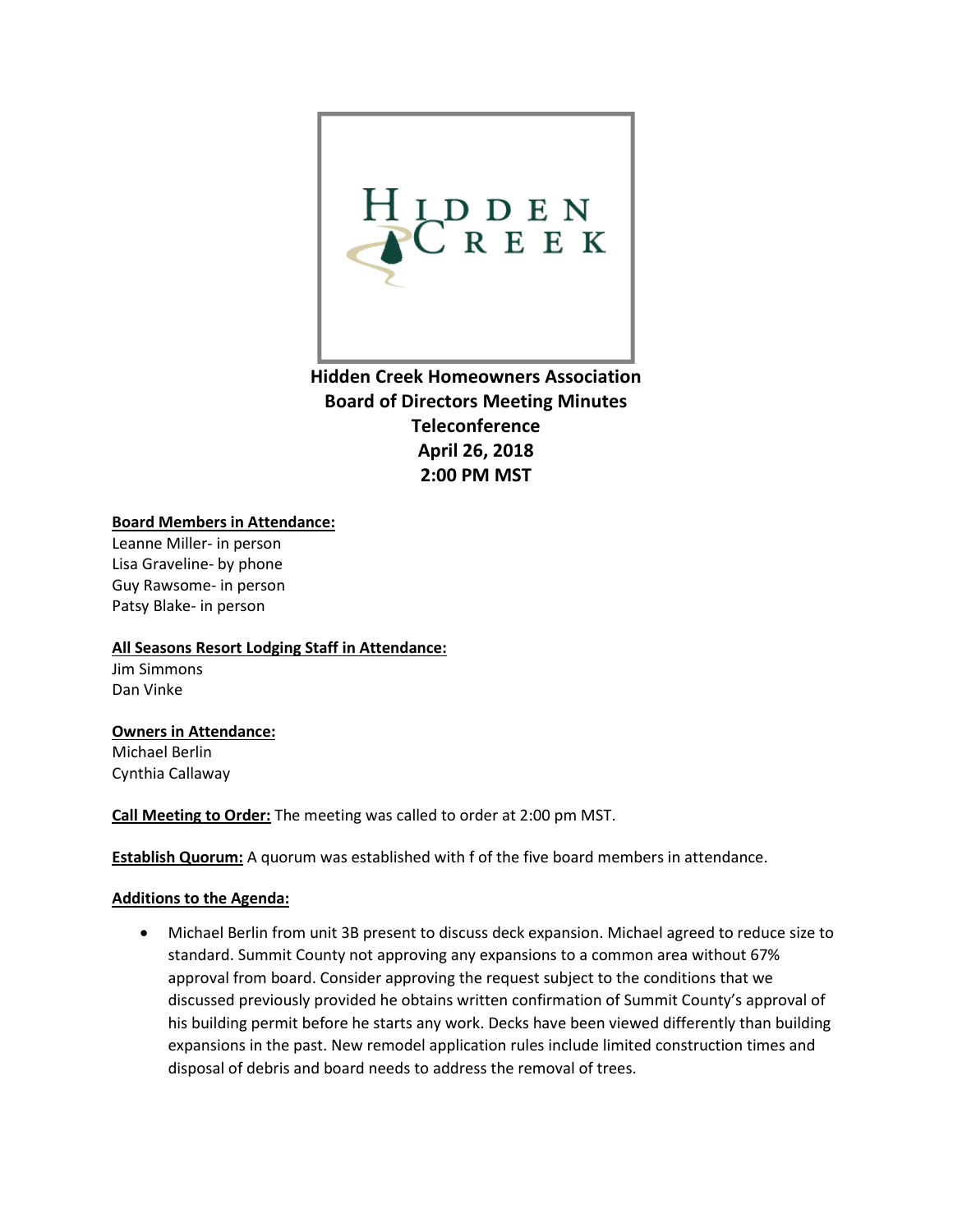### Conditions:

No more than 10 feet deep (outward from home) and 14.5 feet wide, to match neighbors deck, 2 trees to be replaced at a later date, construction work rules to be vowed, hot tub would need to be a separate application, need to construct within a certain time frame (12 months was discussed).

### **Motion: Leanne Miller made a motion to approve the deck remodel subject to the conditions discussed. Seconded by Lisa Graveline. Approved unanimously. Motion carries.**

### **FINANCIAL UPDATE**

- Homeowner statements: splitting one the line items from sewer/water into sewer and water separately to eliminate water and be left with the sewer fee because Mountain Regional will be sending owners individual water bills.
- Leanne recommends adding the Summit County solid waste collection fee to individual owners. In the red in terms of capital reserves, HOA does not want to absorb these costs.

### **Motion: Motion to approve separating sewer/water and add solid waste collection fee. Pasty made motion, seconded by Lisa and Guy. All in favor. Motion carries.**

Put this into next newsletter to inform homeowners of line item changes on bills and change to solid waste charges.

### **Capital Reserve Study:**

- 1. Currently in the reserve funds: Approximately \$345,000
	- o Target reserve for 2018 is over \$1million (fully funded), UT requires 10% operating funds which is roughly \$5k/mo.
	- $\circ$  (Board member asked) What number do we need to aim for this year? Goal is 40% or more
	- $\circ$  Cut spending and raise dues to accomplish goals? Or, determine if we want to take one big hit and do an assessment to get back on track
	- o What would it require to get us to 30-35%? How much would we have to raise dues?
	- o Roughly, to hit a 50% target, need to raise \$206K, to hit 40% target, need to raise \$96k
- 2. What projects to accomplish this summer:
	- o Landings must be done because of safety
	- o Landing steps
	- o Asphalt
	- o Concrete repair between building 3-4 needs to be done
	- o Safety striping the stairs
	- o Cut down on the number of roofs done this year
	- o Hold off on breakers

Board discusses 7% increase in dues to go into the capital fund. Goal by June, if not, July.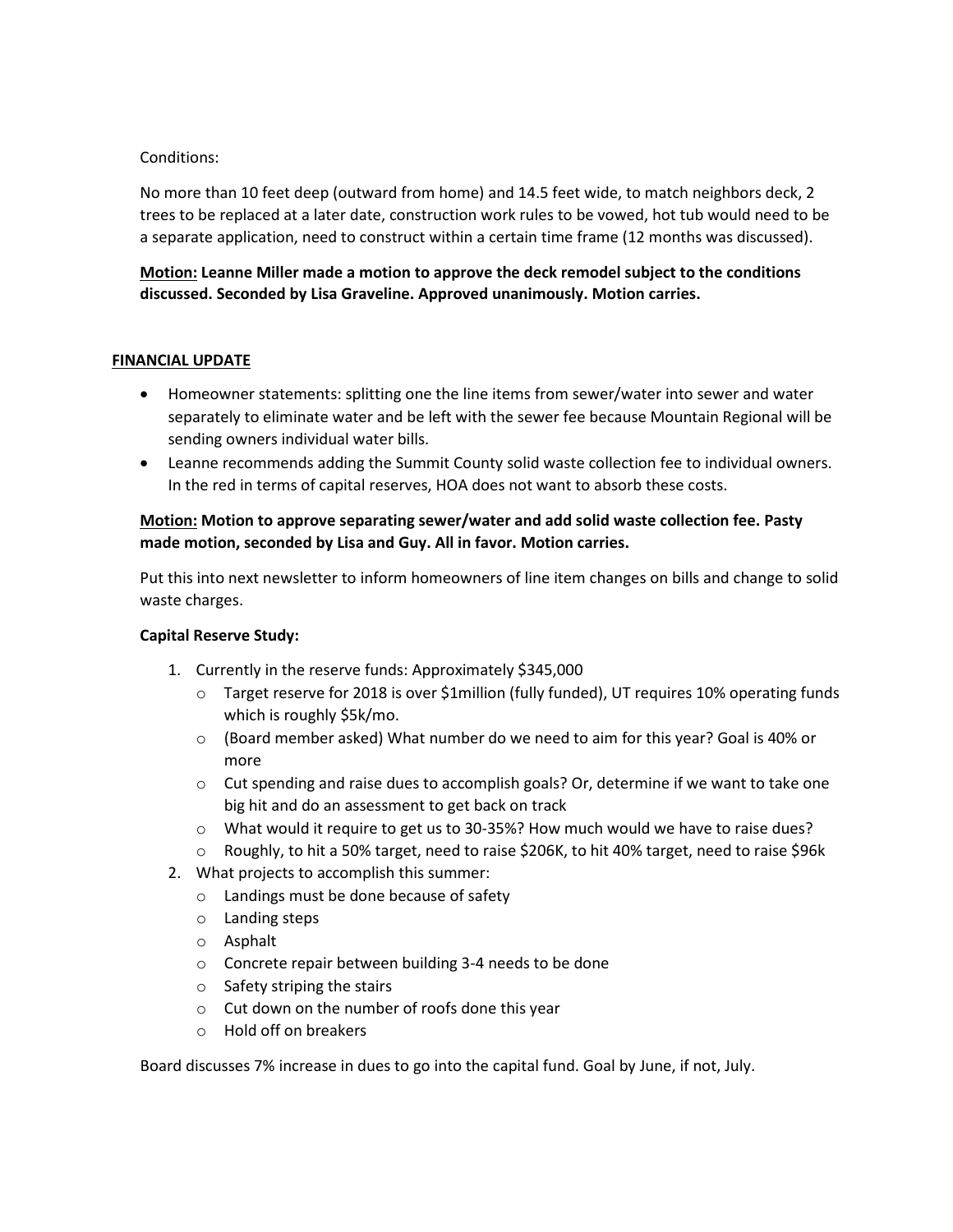**Motion: Motion to increase dues by 7% to go into the capital fund. Motioned by Leanne, seconded by Guy. Motion carries.** 

### **MAINTENANCE UPDATE PRESENTED BY DAN VINKE**

- Still working on dumpster enclosures, need to compare hourly versus project bid
- Pond Dredging: Contractor came out on Monday and is going to get a price for Dan, will also look into silt screens, also need to look into insurance
- Plan to have the pool open the Friday before Memorial day, possibly sooner
- Power washer for Jesus to clean up common areas. \$1500. **Motion: Leanne made a motion to authorize the purchase of a power washer for Jesus to clean common areas. Guy and Patsy second. Motion carries.**
- New hot tub cover discussion. Pool monitor and maintenance crews to make sure they get put back on daily.
- Leave kiddie pool alone for now. \$10-15K to fix it. Maybe address it in 2019. For the newsletter, let homeowners know it is closed for the season.
- Dan will follow up on asphalt and concrete development bids.
- Dan to get bid for french drain between building 2 and 3.
- A walk through of the property was scheduled including Jim, Leanne, Dan, and other board members who want to attend.
- Water Issue: (In addition to the water billing issues discussed previously) The interconnection agreement that is going to allow Hidden Creek to interconnect with Mountain Regional has been signed by TCFC. Mountain Regional has already started the engineering work to design the structure in order to get construction under way. The target date for completion is July  $1^{st}$ . Once we get PSC ruling we will contact community water to get commitment on irrigation. The annexation notice was courted March  $28<sup>th</sup>$ , expecting action by the end of May from the county council. Their administrative control board did approve the annexation.
- Hydroseeding- does not make sense until we have irrigation. But, Dan is moving forward with aeration which is beneficial even without water. Dan will get prices.
- Parking: Guest parking options and striping of Willow Creek parking lot. Will discuss during walk through.
- ARC-Revised remodel agreement has been distributed. Revisions include what was previously a \$500 fee for remodel has been converted into a deposit. Note the contractor rules on the last page. Need to have an attorney look at it. Leanne recommends we adopt the agreement.

### **GOVERNANCE DISCUSSION BY ALL**

- Storing materials during construction to be out of site. Dan brought to attention that some projects, such as decks, require some materials to be left in sight. Group decides to set a time frame for materials to be left in sight, no storage of construction materials outside of the unit without specific approval.
- Construction dumpsters: Location, duration and size. Specific approval for an onsite construction dumpster is required, limited to parking lots. Construction hours are limited to 8am to 6pm.